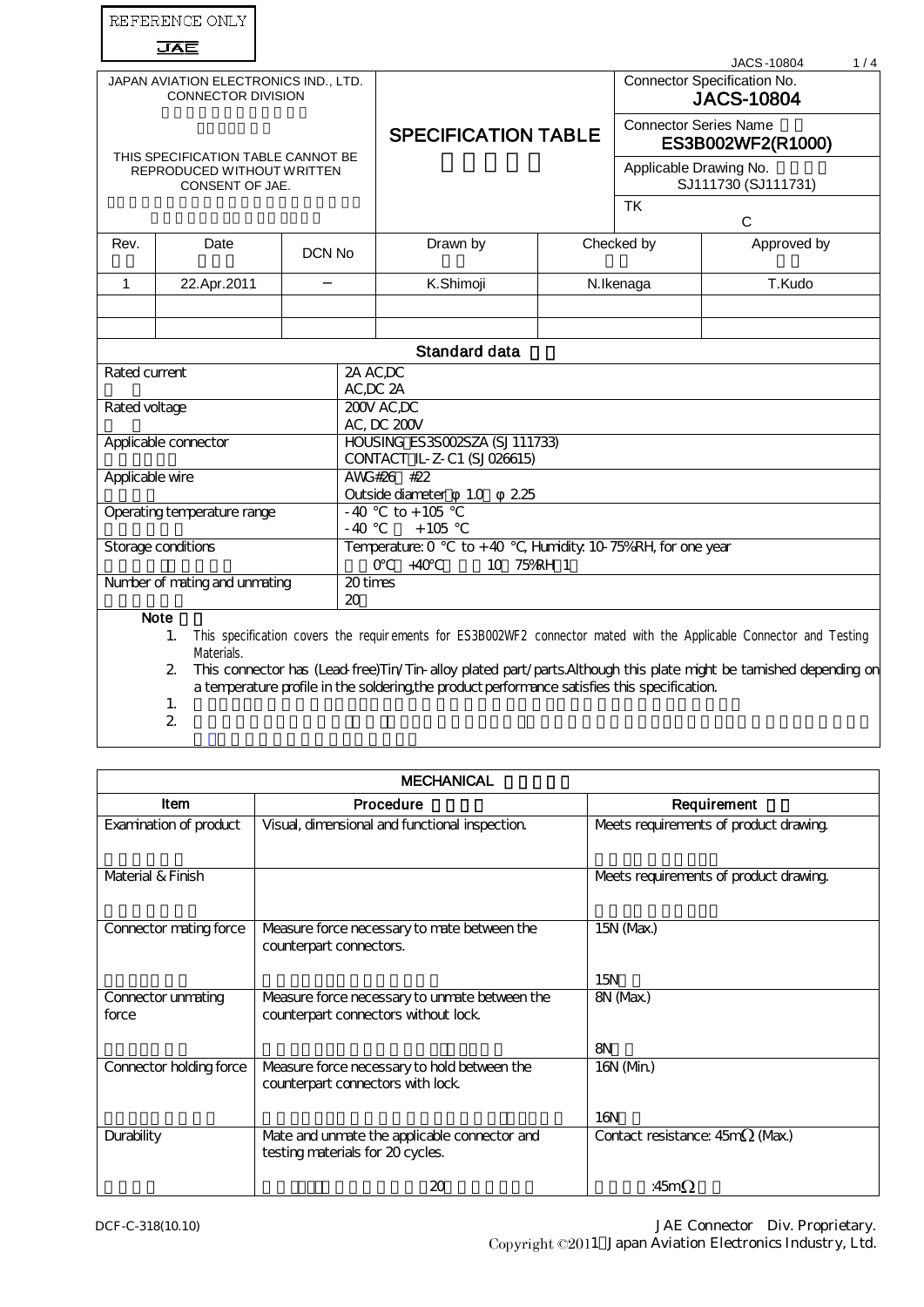JACS-10804 2/4

| <b>MECHANICAL</b>     |                                                                                                                                 |                                                                 |  |  |
|-----------------------|---------------------------------------------------------------------------------------------------------------------------------|-----------------------------------------------------------------|--|--|
| ltem                  | Procedure                                                                                                                       | Requirement                                                     |  |  |
| Vibration             | Amplitude 1.5mm at 10 55Hz in 2 hours each of<br>3 axes. 6 hours in total                                                       | No electrical discontinuity more than $1 \mu s$ .<br>No damage. |  |  |
|                       | 1.5mm, 10 55 10Hz $2h$ 3 6h                                                                                                     | $\mu s$                                                         |  |  |
| Shock                 | Applying an appropriate holder is allowed in Vibration<br>test and Shock test.<br>$ML$ STD $202$ Method $202$ $490m/s^2$ 3 axes | No electrical discontinuity more than $1 \mu s$ .<br>No damage. |  |  |
|                       | $490m/s^2$ (50G)3                                                                                                               | $\mu s$                                                         |  |  |
| Tensile strength      | Measure the tensile strength of the crimped contact.                                                                            | Tensile strength (N)                                            |  |  |
| (Crimped connections) | (Do not crimp insulation part.)                                                                                                 | AWG#<br>26<br>22<br>24                                          |  |  |
|                       |                                                                                                                                 | MN<br>49.1<br>206<br>343                                        |  |  |
|                       |                                                                                                                                 |                                                                 |  |  |

| <b>ELECTRICAL</b>     |                                                                                        |                                                     |  |
|-----------------------|----------------------------------------------------------------------------------------|-----------------------------------------------------|--|
| <b>Item</b>           | Procedure                                                                              | Requirement                                         |  |
| Voltage proof         | Apply the specified voltage between adjacent<br>contacts.                              | 2000V AC r.ms. No breakdown caused for 1<br>minute. |  |
|                       |                                                                                        | $AC200W$ rms 1                                      |  |
| Insulation resistance | Apply 500V DC between adjacent contacts and<br>measure its resistance within 1 minute. | $10M\Omega$ (Mn)                                    |  |
|                       | 500V <sub>DC</sub>                                                                     | $10M\Omega$                                         |  |
| Contact resistance    | Measure it with low voltage less than 20mV and                                         | $30m\Omega$ (Max)                                   |  |
|                       | 10mA (The length of wire 5mm)                                                          |                                                     |  |
|                       | $20mV$ 10 $mA$<br>$5$ mm $)$                                                           | $30m\Omega$                                         |  |

| <b>ENVIRONMENTAL</b>           |                                                                                                    |                                                                                                                                                                                              |  |
|--------------------------------|----------------------------------------------------------------------------------------------------|----------------------------------------------------------------------------------------------------------------------------------------------------------------------------------------------|--|
| <b>Item</b>                    | Procedure                                                                                          | Requirement                                                                                                                                                                                  |  |
| Rapid change of<br>temperature | Subject specimens to 5 cycles between-55<br>and<br>105<br>5<br>$+105$<br>- 55                      | Insulation resistance: $10M2$ (Mn)<br>Voltage proof: 2000V r.ms., 1 minute No<br>breakdown<br>Contact resistance: $45m\Omega$ (Max)<br>:10M $\Omega$<br>:2000 $V$ r.ms. 1<br>:45m $\Omega$   |  |
| Damp heat, steady<br>state     | Subject specimens to 90 95%RH at 60<br>for $96$<br>hours.<br>$\infty$<br>95%RH 96h<br>$90^{\circ}$ | Insulation resistance: $10M2$ (Min)<br>Voltage proof: 2000V r.ms., 1 minute No<br>breakdown.<br>Contact resistance: $45m\Omega$ (Max)<br>:10 $M\Omega$<br>:2000 $V$ r.ms. 1<br>:45m $\Omega$ |  |
| Dry heat<br>(High temperature) | for 96 hours<br>Subject specimens to 105<br>105<br>96h                                             | Contact resistance: $45m\Omega$ (Max.)<br>: $45m\Omega$                                                                                                                                      |  |
| Corrosion, salt mist           | Subject specimens to 5% salt concentration at 35<br>for $48 \text{ hours}$ .<br>48h<br>5%35        | There should be no corrosion detrimental to<br>contact connection                                                                                                                            |  |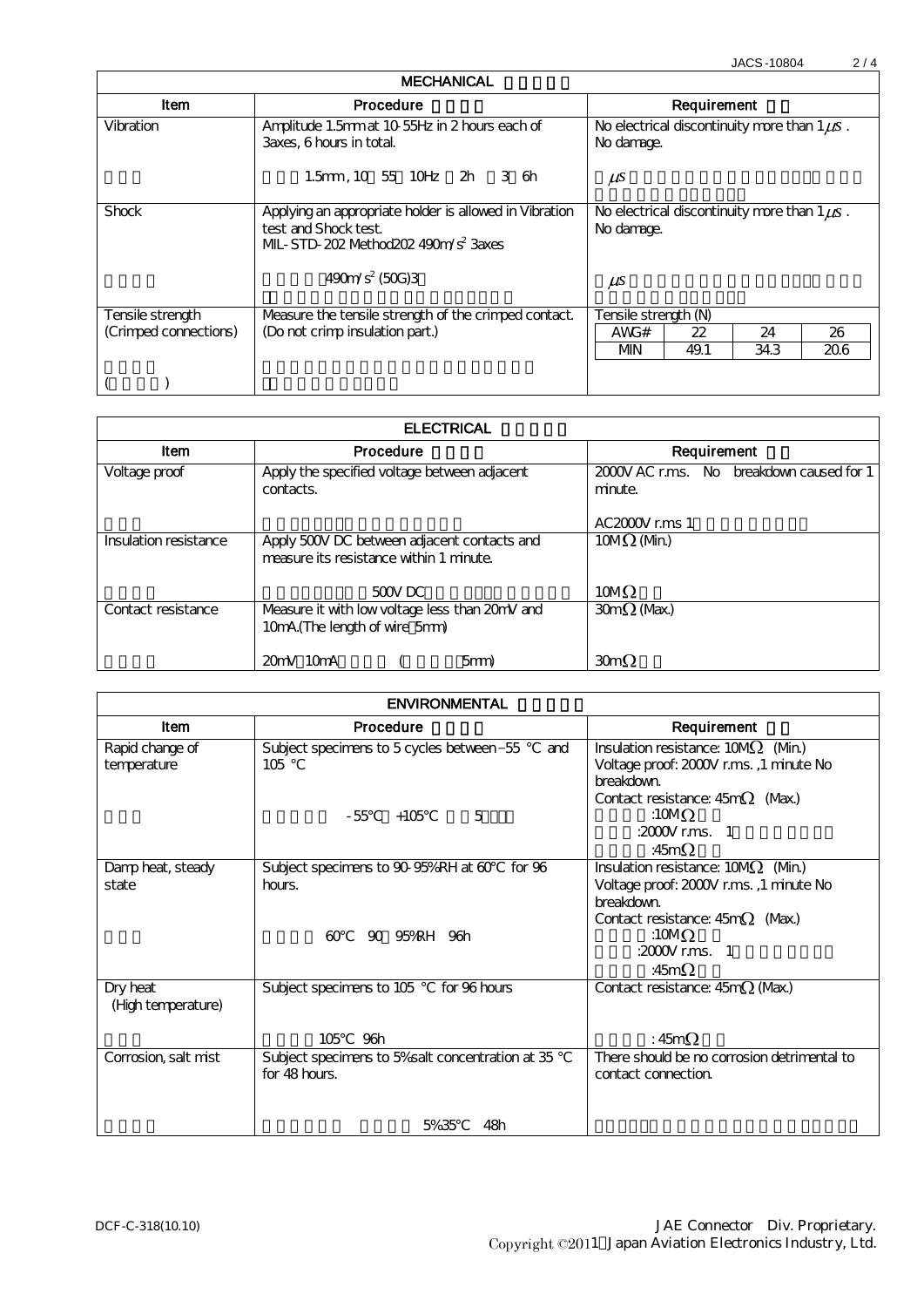JACS-10804 3 / 4

| <b>ENVIRONMENTAL</b>                                   |                                                                                                                        |                              |  |  |
|--------------------------------------------------------|------------------------------------------------------------------------------------------------------------------------|------------------------------|--|--|
| <b>Item</b>                                            | Procedure                                                                                                              | Requirement                  |  |  |
| Resistance to soldering<br>heat, solder bath<br>method | Leave speciments in the $260±5$ chamber for 2<br>minutes.<br>$260 \pm 5$<br>2                                          | No damage.                   |  |  |
| Solderability                                          | After dipping in the flux for 5 to 10 seconds, dip in<br>Sn 3Ag 05Cu solder of 245 $\pm$ 5 for 3 $\pm$ 0.5<br>seconds. | Wet Solder Coverage: 95%(Mn) |  |  |
|                                                        | 5 10<br>Sn-3Ag-05Cu<br>$245 \pm 5$<br>$3E$ 0.5                                                                         | 95%                          |  |  |

## Coplanarity among Contacts

The coplanarity among contacts should be within 0.1mm.  $0.1$ 



## Note

Consider the following phenomena to quality good.

Wounds / blots / lack of resin / swelling of resin / burrs / black points / which does not influence a function. When the thing that has a clear influence on a function newly became clear, discuss extra laboratory methods.